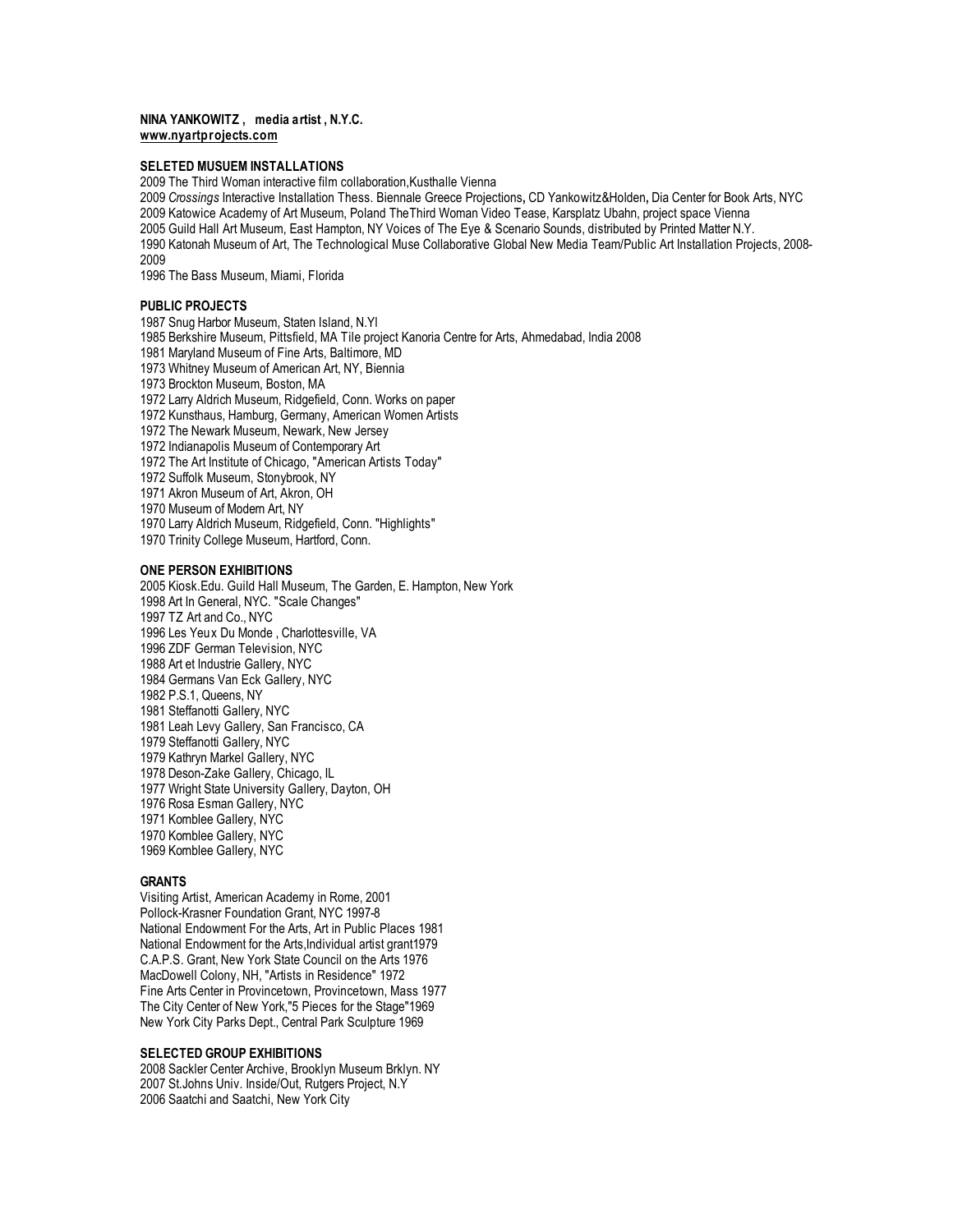2006 Lower Manhattan Cultural Council gallery, Women Artists Overview Chiang Hai International, Beijing; 2008 East Cleveland Euclid Corridor Project, Interactive Poetry Walk ©2005-09 Idanha Canopy Facade Project, Boise, Idaho,2002 Bergen County Light Rail Project, NJ 1999 Aruba Project, 3 "Boat Smears", 1998 Jersey Light Rail Projects, Jersey City, NJ 1997 American Myths, Albright Campus Center, stone facade 2 rooftop gardens, Queens, NY,3000 & 2500 sq.ft. 1997 gates, mosaic seating, 4 bronze interactive sculpt. Vanishing Point Plane though building, Doris Freedman Center for Art, Albright College, Reading PA 1997 51 ST.& Lex. Ave. 115 ft. mosaic mural, NYC, 1988 Mr.&Mrs. Sydney Lewis, Mosaic 12' wall, VA 1986 Bench Buildings, public seating, Santa Monica, CA Dept. of Transportation, Freehold, NJ, 1000 sq.ft. floor with wall frieze Jersey City, NJ, 12 ft. Ceramic Relief Wall Newark, NJ, 12 ft. Ceramic Wall, 1980 Washington State, Port Orchard, 1985

## **COMMISSIONED PROPOSALS**

Penn Station-Newark, NJ Trenton NJ Statehouse - Trenton, NJ Connecticut Council on the Arts Waterbury, Middletown, CT New Haven % for Art- New Haven, CT University of Florida- Gainesville, FL New Jersey % for Art, Paramus, NJ, Livingston, NJ Port Authority of New York, New Jersey New York PATH Train, Vent Building, Jersey City N.Y. Dept. of Cultural Affairs, NYC San Francisco Ca. Embarcadaro Project Subway Line- Cambridge, MA Denver Public Seating- Denver, Co

# **CURATORIAL PROJECTS**

 Chicago Art Fair, curator, Public Art Section Curator: **Bare Bones** Painters/Sculptors/Architects from1960's-1996 **Artists** Aycock\*Baer\*Goodell\*Gorchov\*Kennedy\*Leopold\*Lewitt\*Paine\*Portc\*Marcaccio Moffett\*Rockburne\*Stackhouse\*Scully\*Stella\*Westfall\*Yoder\* **Architects\***Archigram\*Hadid\*Kennedy&Violich\*Ohlhausen&Prentice&Chan/Davis&Brody \*Park\*Piano\*Rashid&Cotoure\* Gallery Frederieka Taylor & TZArt&Co. New York City Co-Chair, **Lone Rangers** College Art Association Conference, New York City **Private Works for Public Spaces**, Yankowitz&Jenny Dixon\*R.C.Erpf Gallery/NY Co-Chair, **Lone Rangers** College Art Association Conference, New York City **Private Works for Public Spaces**, Yankowitz&Jenny Dixon\*R.C.Erpf Gallery/NY Chicago Art Fair, Kiosk.Edu. Public Art Bologna Art Fair, Flash Art Show, Bologna Italy Outside/In curator Joyce Kozloff, Wooster Arts Space, New York City Going Public American Institute Of Architecture, New York Cit, AIA Women artists1970's,National Arts Club exhibit/awards dinner, New York Unforgettable 9/11 proposals, curator Judy Collischan, New York Berlin Lombard Freid Gallery, curator Lea Freid, New York City "Reactions 911" EXIT ART, New York City "The World Festival of Art on Paper", Kranj Slovinia Anywhere But Here", Artists Space, curator, Jenelle Porter, NYC Cow Parade", Central Park, NYC The Contemporary Museum, "Snapshot",curator Gary Sangster, Baltimore, MD Sharjah Arts Museum, United Arab Emirates "Size Matters", Gale Gates et al., NYC 1998,99 Guild Hall, Easthampton, NY Parrish Art Museum, Centennial Exhibition, Southampton, NY Art in General, "Scale, Relatively Speaking", NYC Doris Freedman Gallery, "Surroundings", cur. Chris Youngs, Reading, PA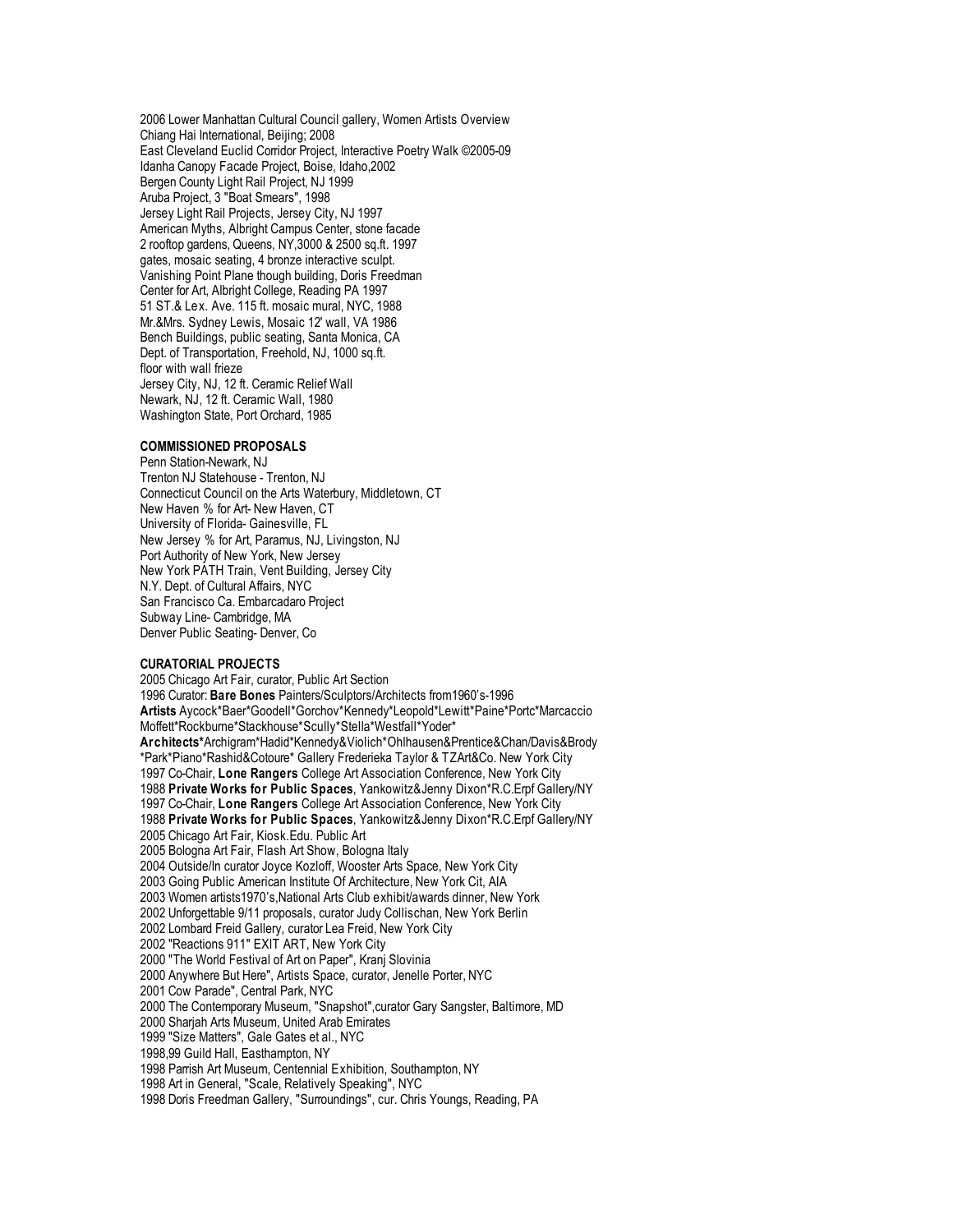"Footfalls", boat constructed of sand installation, Greenpoint, L.I. Curator of "Bare Bones" exhibition, TZ Art and Co., NYC Rene Fatioui Gallery, "Boxes", NYC Joyce Goldstein Gallery, "Sub Rosa", NYC 1993-6 "Monumental Propoganda",with Kolmar and Melamid World Financial Center, NYC, Smithsonian Institution,Wash. DC, Dunlap Art Gallery, Regina,Canada, Bass Museum of Art, Miami, FL, Muckenthaler Art Center, Fullerton,CA, ICA Gallery, Moscow, Russia, Helinski City Art Museum,Helinski,Finland,Central House of Artists,Moscow,Russia,Ali Gal. Tallinn, Estonia, Moderna Galerija, Slovenia, Kemper Museum of Contemporary Art and Design, Kansas City, MO, Uppsala Kunstmuseum, Uppsala, Sweden, Kennisaw State University, Kennisaw, GA "Chairmania", Cooper-Hewitt Museum, NYC, The Chicago Atheneum, Chicago, IL, MOCA, Los Angeles, CA, The National Building Museum, Wash. DC, F.I.T. Gallery, NYC University of Virginia Gallery, Charlottesville, VA "Universe of Meaning", Brattleboro Museum, VT, cur. Judith Stein PhD Ronald Feldman Gallery, "Ciphers of Identity", curated by Maurice Berger, NYC Rene Fatioui Gallery, Easthampton, NY Takanome Museum, Japan Paine Weber Gallery, Princeton, NJ TZ Art, NYC "Ciphers of Identity", U of Maryland Gallery,cur.Maurice Berger Baltimore, Ronald Feldman Fine Arts, NYC, USF Contemporary Arts Museum, Tampa, FL, U of California Fine Arts Gallery, Irvine, CA, Contemporary Arts Center New Orleans LA, Woodruff Art Center, Atlanta College of Art, Atlanta GA, Kemper Museum of Contemp Art Kansas, MO. 1992-8 Artists Space, "Putt Modernism", NYC/South Seaport, NYC/SECA, Winston Salem, NC,/Cleveland Inst. of Contemporary Art/Allentown Art Museum/Albright-Knox Buffalo, NY, Bass Museum of Art, Tampa FL Philadelphia Sculpture Conference, Gershoman Gallery, Philadelphia, PA Fayerweather Gallery, Charlottesville, VA Gallery of Functional Art, Santa Monica, Ca. The Gallery, Artists in "Slaves of New York" Film, NYC Art et Industrie, NYC Private Works for Public Spaces, curators Nina Yankowitz/Jenny Dixon R.C. Erpf Galley, NYC 112 Greene ST. Gallery, NYC Art et Industrie, NYC Nexus Gallery, cur. Peter Frank, Philadelphia, PA Germans Van Eck Gallery, NYC Ornamentalism curator Robert Jensen, Austin TX Jamaica Arts Center, NYC Dept. of Cultural Affairs, cur. Henry Geldzhaler, Spare Parts Cooper Union, "Window, Room Furniture", NYC, Tokyo, Japan, Axis Gallery, Osaka, Japan Rutgers, Robeson Gallery, NJ Weatherspoon Gallery, Greensboro, NC University of Massachusetts, MA Elmira College, MA Art Fair, Bologna, Italy Pat Hamilton Gallery, NYC, "Drawing Today in New York" Womencenter, Boulder CO, "Thinking Drawings" University of Colorado, Boulder CO, "Thinking Drawings" Rosa Esman Gallery, NYC, Modern Masters Michael Walls Gallery, NYC, "15 Contemporary Artists" Fischback Gallery, Philadelphia, PA, "Fischback Women Artists", also "Opening Exhibit" StormKing Art Center, StormKing,NY, Contemporary Painting and Sculpture" New York Cultural Center, NYC, "W.C.W.", and "Soft as Art" Greenwich Art Center, Greenwich, CT Bard College, Croton-on-Hudson, NY, "Paintings on Paper" Hans Neundorf Gallery, Cologne, Germany, "Drawings" Kornblee Gallery, NYC, "Summer Group" Janie C. Lee Gallery, Austin, Texas Everyman Gallery, NYC, "Paperworks " Emily Lowe Gallery, Hofstra University, NY, "Hanging and Leaning" curator Robert Littman Kornblee Gallery, NYC

## **Selected Public and Private Collections New York**

Rhizome.org and online archives, New Museum, NYC **Elsewhere** Allen and Ellen Wexler Sidney and Francis Lewis, Richmond,VA Paul Friedberg and Dorit Shahar Best Products, VA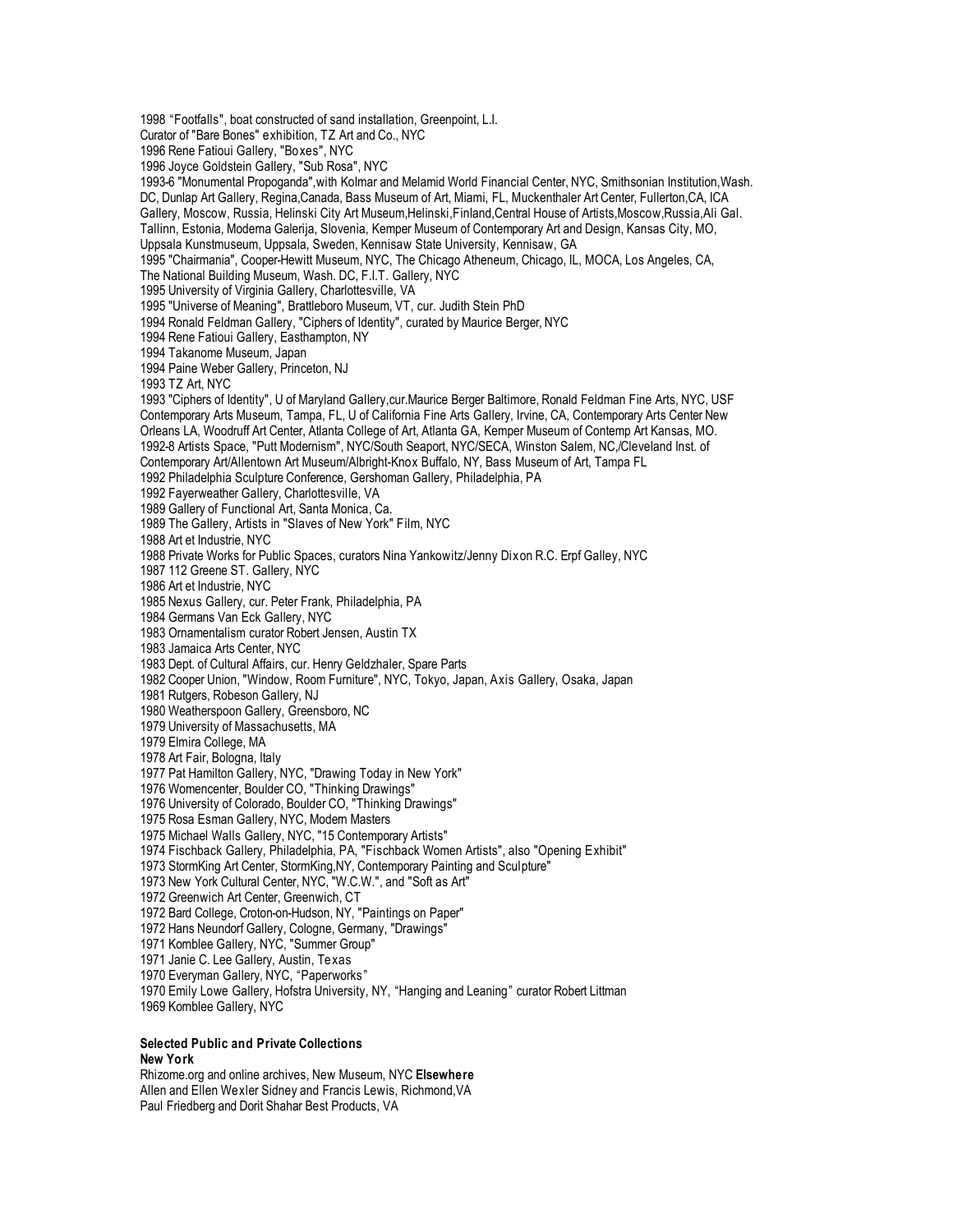Guild Hall, East Hampton, NY Mr. and Mrs. Alfred Graydon, NJ Museum of Modern Art, New York N.Y. Cummington Community for the Arts, MA (Artist Books/Franklin Furnace Coll.) Prudential Insurance Co., NJ ZDF German Television Mr. and Mrs. Irving Markus, NJ Mr. Barry Burros Cynthia and Carlton Coolidge, CA Mr. Sol Lewitt Wright State University, Dayton, OH Dr. Dale Ortmeyer Itel Corporation, San Francisco, CA Mrs. Jill Kornblee Bank of Boston International Pearl Lang Dance Company Mr. and Mrs. Eli Krinzman, FL Antennae Enterprises Mrs. Susan Lowenberg, Los Angeles, CA Peter Schjeldahl & Donnie Brook Alderson Bank of America, San Francisco, CA Gerrit & Sydie Lansing Becton Dickinson and Co., Paramus, NJ Lorine and Stewart Pergament Arthur Young Co., Chicago, IL Hermine and James Ingo Freed Achenbach Foundation Museum of Fine Arts Mr. Michael Selzer San Francisco, CA Nancy and Martin Melzer Johnson and Johnson, Philadelphia, PA Diane and Jerome Rothenberg Reuben and Proctor, Chicago, IL Barry La Va Marilyn and David Baum, San Francisco, CA Mr. Hal Kanter Mrs. Lynn Plotkin, Brentwood Gallery St. Louis Mo. Ms. Kathryn Markel Mr. Bill Fehr, Penna. Mr. and Mrs. Eddie Antar Dept. of Social Services, Denver, Colorado Davis, Polk,and Wardwell Bristol Meyers Squibb, Princeton, NJ Chase Manhattan Plaza Sandra and John Higgins Eric and Deborah Staller Margaret and David Hamer Helen and Paul Kramer Fine Arts Museum of San Francisco, California Kathleen Cullen Gallery NYC The Drawers-Headbone Gallery, Toronto, Canada Dorothy Weber Carey Lovelace Linda Schrank Deborah Mcalister Jones Arthur and Nancy Lutzke Linda Donn Craig Schortzmann

### **PUBLICATIONS, ARTIST BOOKS, PERFORMANCES**

 The Heretics, film about Heresies Magazine 1970's by Joan Braderman Howard Singerman, L.A. MOCA, Lecture on 1970's art, L.A.Ca. Letter/Bill Bollinger, Art in America, June "Bare Bones", Catalogue Essay, published by TZ Art and Co., NYC "Wall Works", Aki Busch, published by Running Heads, NYC "Technicians of the Sacred", Jerome Rothenberg "Personae Mimickings", performed at Cal Arts, Valencia, CA "Personae Mimickings", Washington Square Church, Sound Poetry Festival, NYC "Scenario Sounds", by Nina Yankowitz, published by Street Editions, NYC Avante Garde Festival, "Sound Tapes", NYC Anthology, "Text-Sound Texts", William Morrow, Inc. New Wilderness Letter, J. Rothenberg, "Notes from the Ground", Vol.1, No.5 Anthology, R. Kostelanetz, "Scenario Series", *Critical Assembling* Voices of the Eye, by Nina Yankowitz, published by Stefanotti Gallery

### **REVIEWS, ARTICLES, AND CATALOGUES – SELECTED**

 ArtForum Magazine The "Heretics " October 2009 Chicago Sun, April Southampton Press, August Art News Magazine, Outside/In, Lily Wei, March pg. 134 The East Hampton Star, "NINA YANKOWITZ ART OF THE MOMENT" Robert Long The New York Times, Sun. Dec. 12 Public Art Review, Fall/Winter '99 issue 21, volume II New York Times, Sept. 13, Helen Harrison Dan's Papers, Easthampton, NY, Aug. 2 The Herald, Sept 19 The New York Times, Oct. 31, Holland Cotter Kansas City Star, Fri. Aug. 30 The Daily Progress, Charlottesville, VA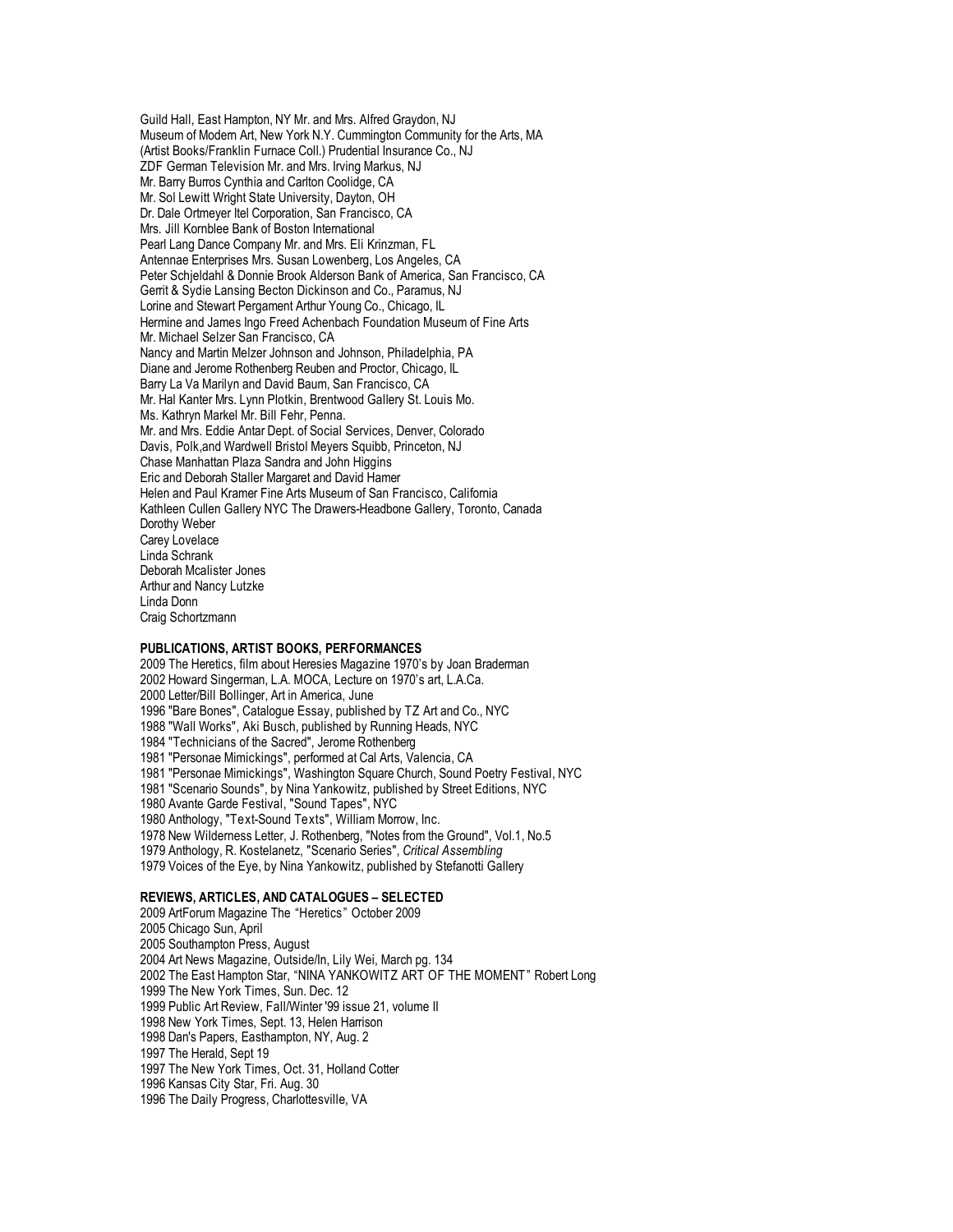Art Press, French Edition, Author Sol Ostrow New York Times, Sunday, Sept.4 East Hampton Star, July 28 Dan's Papers, July 22 Newsday, July 15 New York Times, June 24 1994 "Onset of Spring", Bristol-Meyers Squibb Baltimore Sun, Sunday Edition "Ciphers of Identity" Maurice Berger, University of Maryland Press New York Times, "Putt Modernism", p.2, Fri., Sept.11 Interview Magazine, August Art in America, December On View, Summer Issue L.A. Weekly, "Pick of the Week", Peter Frank, L.A., CA Metropolitan Home, Feb. Contemporanea International, June Issue, p.31 Daily News, June 29, Joan Shepard Ambiente Magazine, August, Summer New York Post, June 29 Newsday, June 22 Taxi Magazine, May Issue, NYC Taxi Magazine, August Issue, Italy, NYC Manhattan Catalogue, Spring/Summer, pp. 78, 79, NYC Village Voice, John Perrault, March American Craft Museum Magazine, Jenny Dixon, NYC Daily News, Sunday, March 13, M14, Joan Shepard New York Times, Sun. Nov. 8, Jersey section, Patricia Malacher Star Ledger, Thurs. Nov. 12, pp. 127-33 Asbury Park Press, Nov. 22, Frances Molinaro The New York Times, Sun., Feb. 22 The New York Times, Home Section, C1, Suzanne Slesin, photo top 2nd to left, Nov. 13 The New York Times, Home Section, Nov. 8, Joseph Giovannini Art News, Prints, Ronnie Cohen, Sept. issue Progressive Architecture Magazine, p.211, Nory Miller Sept. issue Art Week, San Francisco, March issue Issues and Images, San Francisco, April, Mary Stofflet Village Voice, "Art Investors Guide", Carrie Rickey, Guy Trebay Arts Magazine, Dec. issue, p.4 Soho Weekly News, John Perrault, Jan.22 57th Street Review, Jan. Art News, P. Frank, March Art Forum Magazine, June Ms. Magazine, May New York Times, Peter Schjeldahl, April 1 Village Voice, John Perrault, Jan. 25, Feb 1, March 29 Vogue Magazine, February Chicago Sun, December Chicago Daily, December Art Forum Magazine, "ROSENQUIST AND SAMARAS, Robert Pincus Witten, pg. 63-69 The New York Times, Jan. 9, Can Women Have One Man Shows? Cindy Nemser pg. D21 Art Forum, Sept., Robert Pincus-Witten, pg. 80-81 Art News Magazine, February Die Zeit, Hamburg Germany Der Speigel Magazine, Germany Landscape Architecture Magazine, Anita Margrille, Spring Issue, New York City The New York Times, Feb. 3, Sets for Pearl Lang Dance Company The New York Times, James R. Mellow, Cheops Would Approve Dec.5 1971, pg. D25 Arts Magazine, Dec. January Art News Magazine, January, pg.71 Art Forum, March, Robert Pincus-Witten, pg.82 "Hanging and Leaning", Emily Lowe Gallery publication, Robert Littman, L.I., NY, Pg..6 Wall Street Journal, June, New York Art Forum Magazine, May, pg 8 Letter to the Editor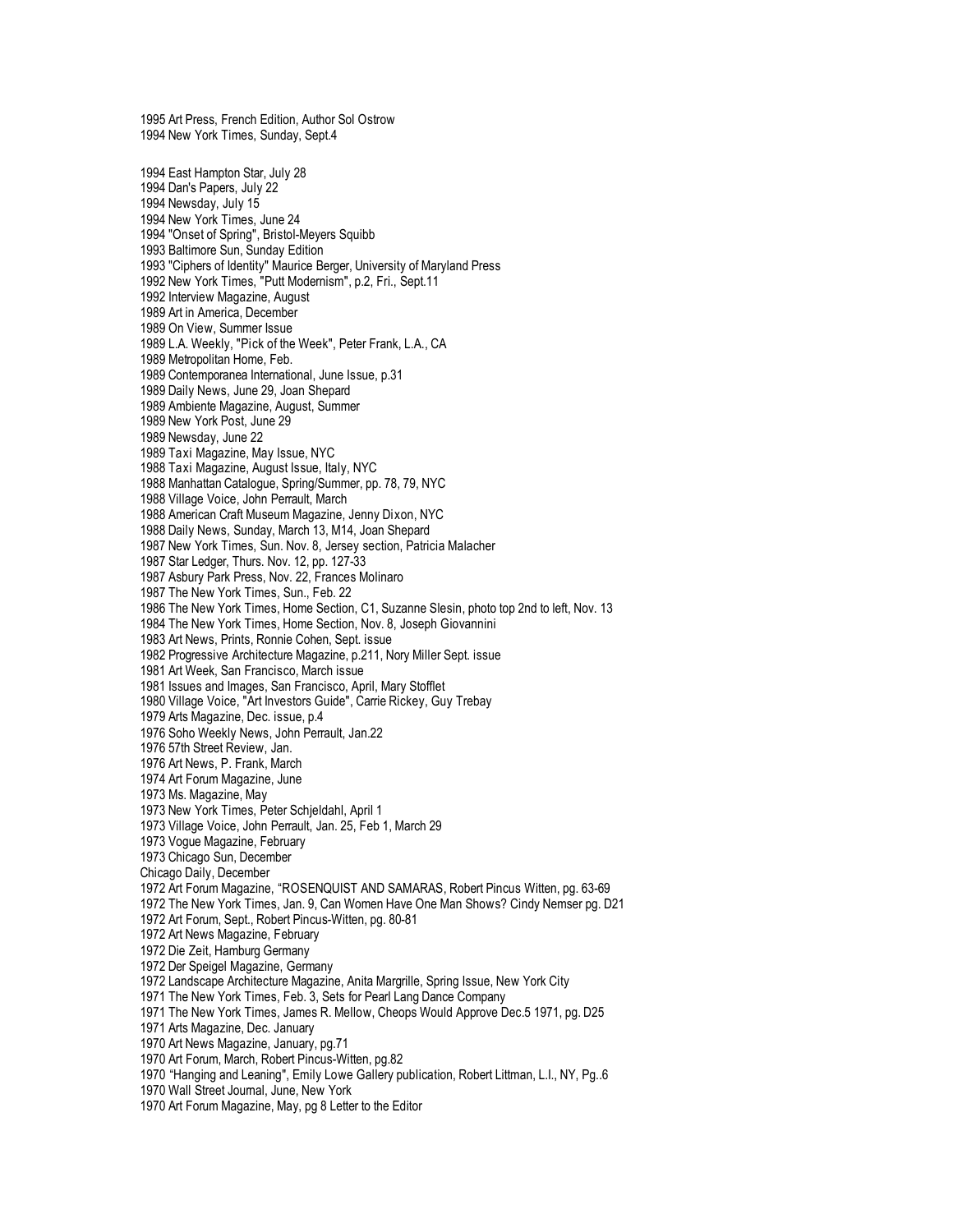1970 "Painting and Sculpture Today, Indianapolis Museum of Art, pg. 48,Indianapolis, Indiana 1970 "Highlights Of The Season" Larry Aldrich Museum, Ridgefield, Conn. Pg. 53,54 1969 The New York Times, May 22, Sets for Pearl Lang Dance Company

## **Selected LECTURES**

Co-Chair, "Lone Rangers", College Art Association Conference, New York, New York University of Virginia, Charlottesville, Virginia Art in General, New York, NewYork Artists talk on Art Panel, Mod., Jennie Dixon, New York, New York Maryland School of Art, Maryland, Virginia School of Visual Arts, New York, New York Parsons School of Design, New York, New York Cal Arts, Valencia, California School of the Arts Institute of Chicago, Chicago, Illinois Viridian Gallery, New York, Panel: Audrey Flack, Will Barnett, Cindy Nemser, Patterson Simms C.W. Post University, Long Island, New York Fine Arts Work Center, Provincetown, Massachusetts Antioch College, Yellow Springs, Ohio Wright State University, Panel, Robert Irwin, Siah Armanjani, Vito Acconci, Dayton, Ohio Northern Kentucky University, Highland Heights, Kentucky Cleveland Art Institute, Cleveland Ohio Oakland Community College, Michigan Brooklyn Museum, guest Critique Program Philadelphia College of Art, Philadelphia, Pennsylvania College of New Rochelle, New Rochelle, New York Cornell College, Ithaca, New York Queens College, Queens, New York Florida International University, Miami, Florida School of Visual Arts, New York, New York Richmond College, Staten Island, New York Mount Wachusett Community College, Massachusetts Pratt Institute, Brooklyn, New York Mount Berry College, Mount Berry, Georgia Radio Interview Sept. 14, WFUV '73

## **TEACHING**

School Of Visual Arts, Public Art Residency Program, NYC Barnard College, Internship mentor, New York, NY Bard College, Internship program, New York Brooklyn Museum of Art School, Brooklyn, NY Wright State University, Dayton Ohio, Artist-in-Residence University of Iowa, Iowa City, Iowa, Visiting Artist-in-Residence University of Cincinnati, Artist-in-Residence Finch College, New York Faculty College of New Rochelle, Bronx branch, New York Philadelphia College of Art, "Russian Constructivist and Cubist Theories " Philadelphia, Pa. The Art Institute of Chicago, Visiting Artist Residency. Pratt Institute, New York, Integrative Studies Program School of Visual Arts faculty, New York (also 1975, 1976) Rhode Island School of Design, Providence Studio Visit Brooklyn Museum Art School, Brooklyn, New York College of New Rochelle, New Rochelle, Instructor University of Colorado at Boulder, Visiting Artist-in-Residence University of Massachusetts, Amherst, full-time Faculty, Independent Studies, Graduate Department School of Visual Arts, New York, Instructor - Drawing, Painting 2-dimensional design

## **Selected BOOKS**

**A Minimal Future?: Art as Object 1958-1968** - Page 392 by Ann Goldstein, Diedrich Diederichsen, Museum of Contemporary Art (Los Angeles, Calif.) - Art - 2004 - 452 pages Eva Hesse, Robert Huot, John McCracken, Robert Morris, Robert Rohm, David Roth, Joel Shapiro, Keith Sonnier, Richard Van Buren, Nina Yankowitz. ...

**The Oxford Companion to Women's Writing in the United States** - Page 683

by Cathy N. Davidson, Linda Wagner-Martin, Elizabeth Ammons - Literary Criticism - 1995 - 1021 pages

Terri Hanlon, Fern Friedman, and Nina Yankowitz have created texts for multiple voices. Arlene Schloss uses her voice as an